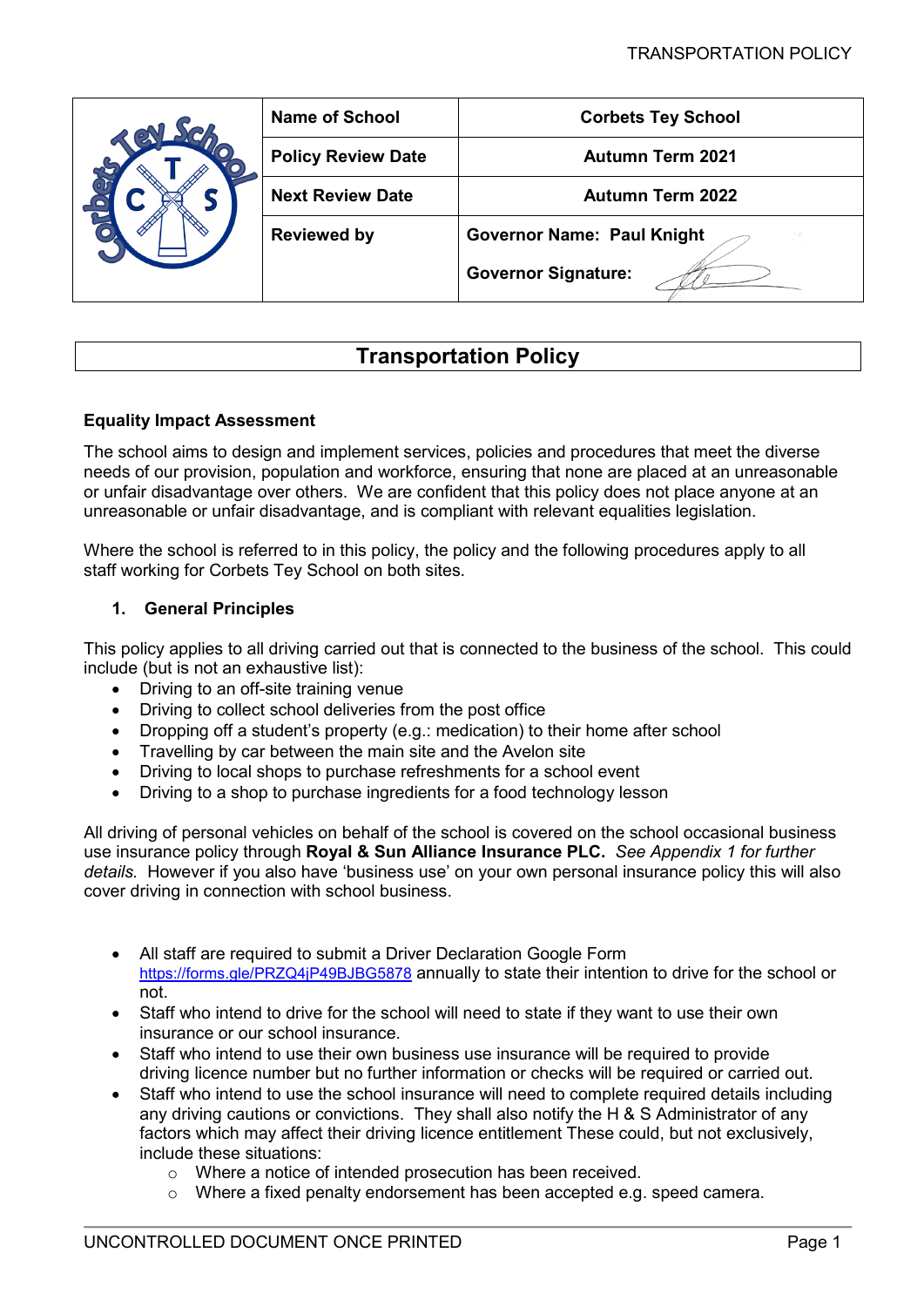- o Where court proceedings have commenced by way of summons or charge including the result of any court proceedings.
- The Health and Safety Administrator will get authorisation from the Headteacher for all drivers. Any issues will be communicated to the member of staff and this may result in the member of staff being not authorised for driving for the school.
- The above procedures are just the basic driving for the school and do not cover minibus drivers or drivers transporting children which will have more rigorous checks and will be authorised separately.

Any member of staff intending to make a mileage claim for the journey will need to get prior Headteacher authorisation and agree to the required checks being carried out and provide any requested documentation.

Drivers must ensure that their driving licences are renewed before the expiry of the current licence and that their driving licence is up to date i.e. current address. Driving licences are to be renewed every 10 years (if it is a photocard version).

Any member of staff who has not provided a valid driving licence or cannot verify that any other requirements are in place should not drive in any capacity in connection with school purposes unless they have their own 'business use' insurance in place and take full responsibility for any insurance claims. This will not apply to transporting students (see section 3 below) which will require preauthorisation and full documentation to be provided.

Corbets Tey School will have a completed Driving Declaration Google Form for every member of staff as required by the Borough's Internal Audit department. This declaration confirms that either the member of staff will NOT use their car for business purposes or if they WILL use their car for business purposes, also that they will produce any requested documentation [https://forms.gle/PRZQ4jP49BJBG5878.](https://forms.gle/PRZQ4jP49BJBG5878) It is the responsibility of the individual member of staff to notify the school in the event of a change in circumstances.

# **2. Penalty Notices or Fines**

If a driver incurs a speeding penalty notice while driving for the school, the school will identify the driver to the authorities and the driver must take full responsibility for any fines or penalty points awarded. If a driver incurs a parking fine whilst in charge of a school vehicle, in certain circumstances, the driver may be asked to reimburse the school for the cost of the fine. This decision will be made by the Headteacher.

# **3. Transporting Students**

In order to transport students, a member of staff must have declared their intention to drive for the school by completing a Driving Declaration Google form [https://forms.gle/PRZQ4jP49BJBG5878,](https://forms.gle/PRZQ4jP49BJBG5878) obtained permission from the Headteacher to transport students by completing a permission request form (appendix 3) and have made their driving licence available to the H&S Administrator for recording prior to the journey.

Also the driver must ensure that:

- The vehicle never carries more passengers than its design permits.
- The vehicle must have seat belts fitted to all seats used.
- There is no-smoking in the vehicle at any time.
- The driver and all passengers wear the correct restraint/seat belts at all times.
- They do not transport students in a vehicle which they are not qualified to drive.
- They do not drive under the influence of alcohol or drugs.
- They do not drive if undergoing treatment or taking prescribed medication, which may affect their driving awareness or ability.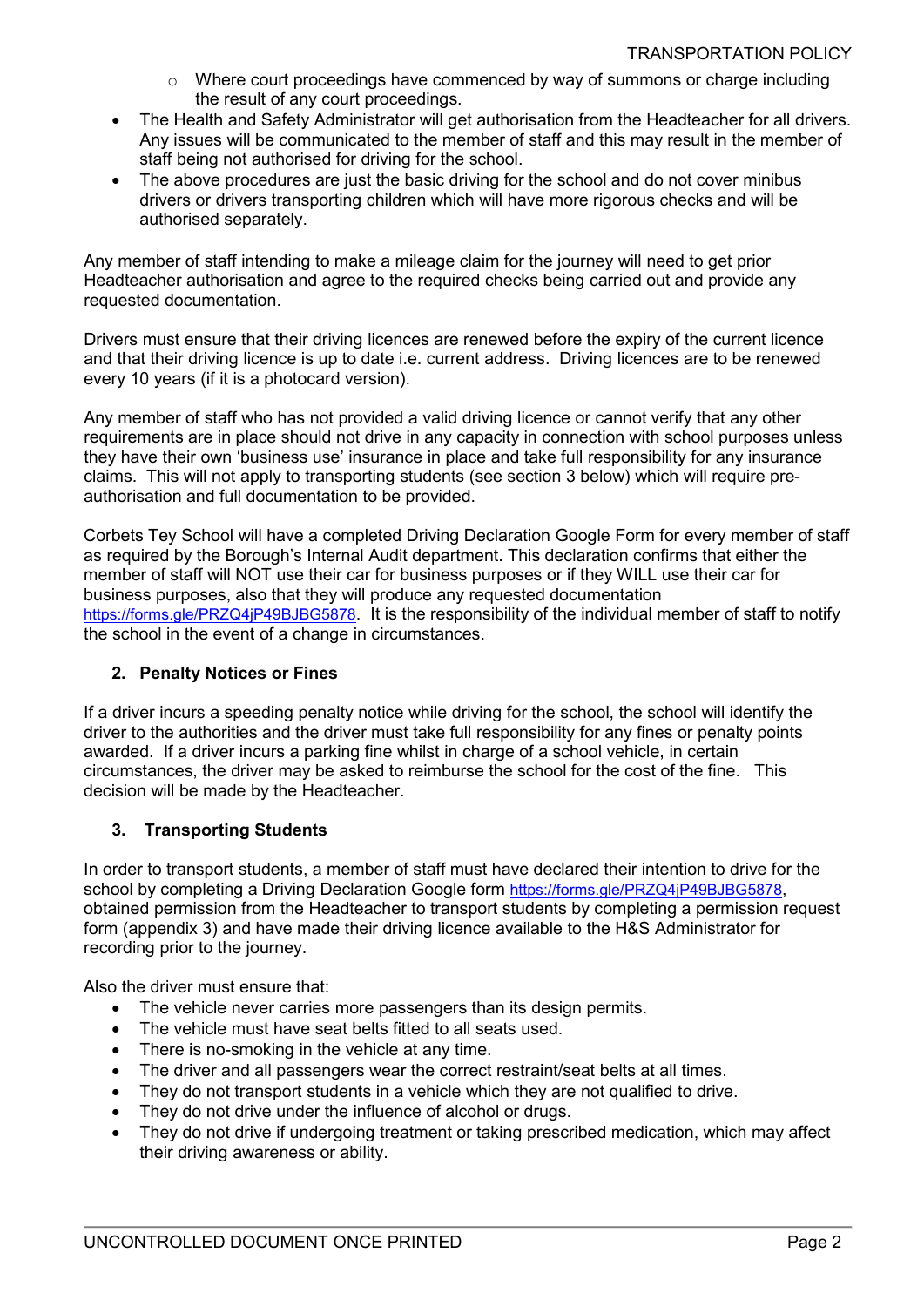- They take rests from driving if suffering with fatigue, or should be replaced by another driver. Avoid driving for long periods and ensure that rests are taken when needed (recommended 30 min break after 2 hours driving).
- Take into consideration the effects of teaching and the working day.
- They abide by the road traffic laws at all times governing the use of the vehicle they are driving.
- They notify the Headteacher of any medical or other circumstances which may affect their ability to drive.
- They advise students as to the behaviour expected in the car, staying in seats, noise level.
- They know what to do in an emergency. In the event of an accident the driver should immediately:
	- o Inform the police and other emergency services (if needed).
	- o Inform the Headteacher.
	- o Provide a report at the earliest possible opportunity.

Once the headteacher has approved a request to transport students, an online check at [www.gov.uk/view-driving-licence](http://www.gov.uk/view-driving-licence) will be carried out to verify any driving endorsements/offences recorded on driving licences that may affect insurance cover (either private business use or school occasional business use)

If using a private vehicle to transport students the Health and Safety Administrator will carry out the necessary online checks to ensure that the driver has a current MOT certificate and car tax.

Specific circumstances surrounding any incidents/accidents whilst transporting students will be reviewed by the Headteacher. If it is felt necessary, a member of staff may be asked not to continue to transport children. This decision will be made by the Headteacher.

# **4. Driving School Minibuses**

In order to drive the school minibus, a member of staff must complete an application to drive the school minibus (appendix 2) and obtain permission from the Headteacher (appendix 3), and:

- Pass the Local Authority minibus driving test and retake this every 5 years. *(NB: During this time it may be felt necessary to ask a member of staff to re-take the Local Authority approved test. This decision will be made by the Headteacher).*
- Complete an Online Assessment arranged by the H&S Administrator prior to the driving test.
- Hold category D1 on their licence (if licence acquired before 1997).
- Staff member must be over 21 years of age and have 2 years driving experience with no accidents or claims and no disqualifications in the last 5 years.

# **5. Driving Own Vehicles to transport students**

The transportation of students in the vehicles of staff, governors, or other appointed agents should be avoided whenever possible. It is also highly desirable to avoid transporting students with only one adult present. While every effort should be made to avoid such an event, the school recognises that it is sometimes unavoidable.

It is the responsibility of the driver to:

- Obtain explicit written permission from parents/carers prior to the journey. Verbal consent may be obtained in emergency situations (i.e. if a child is sick and needs to be taken home) but this must be approved by the Headteacher before the journey is undertaken.
- Obtain permission from the Headteacher (or Deputy Headteacher in their absence) prior to transporting a student on their own.
- Ensure that their vehicle is well maintained, roadworthy and in a fit and serviceable condition.
- Ensure that, when transporting students, the journey is undertaken without deviation of any kind.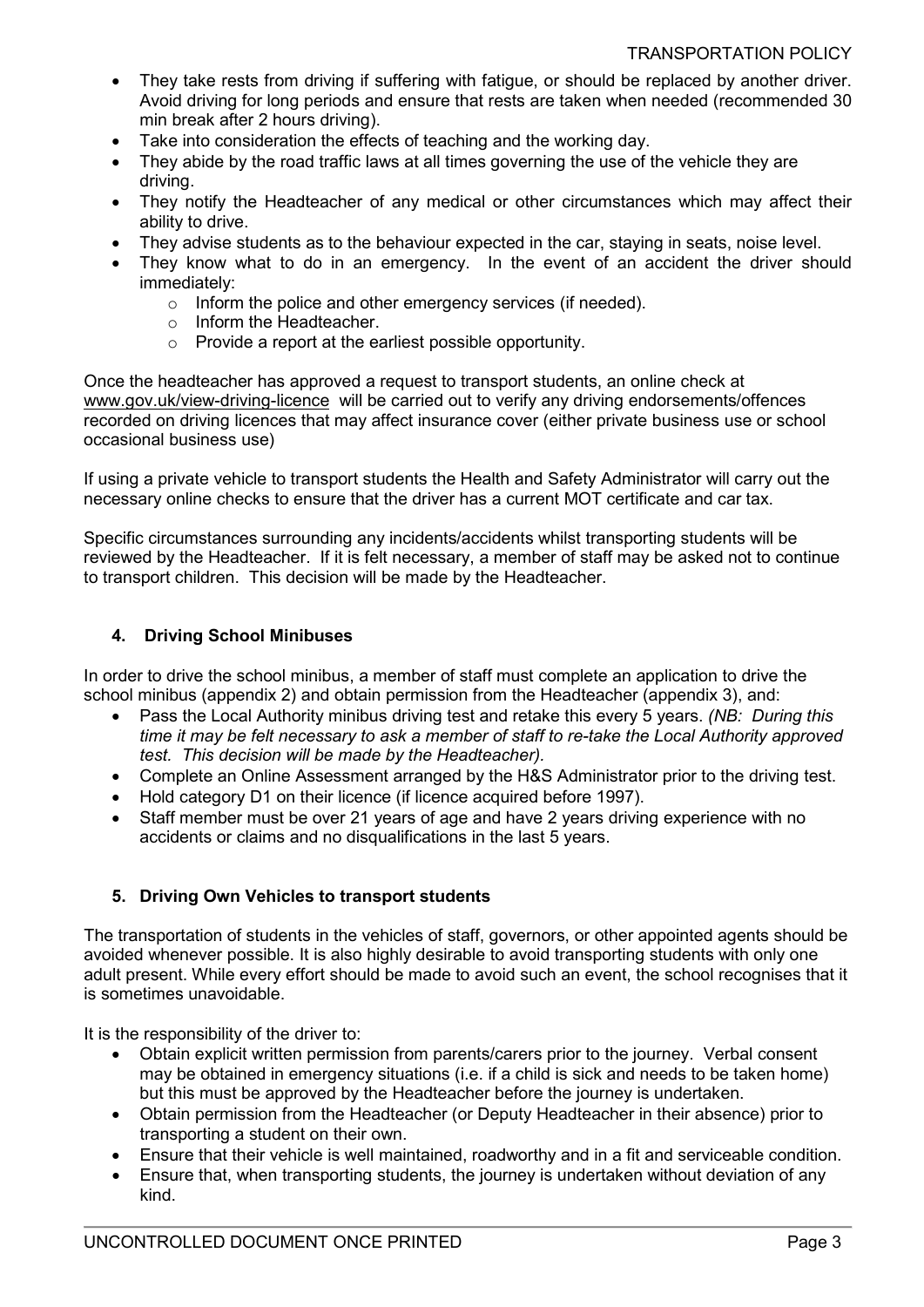• Check the relevant risk assessments e.g. the Lone Working RA and the Transporting Student's RA and implement the relevant controls associated with the task.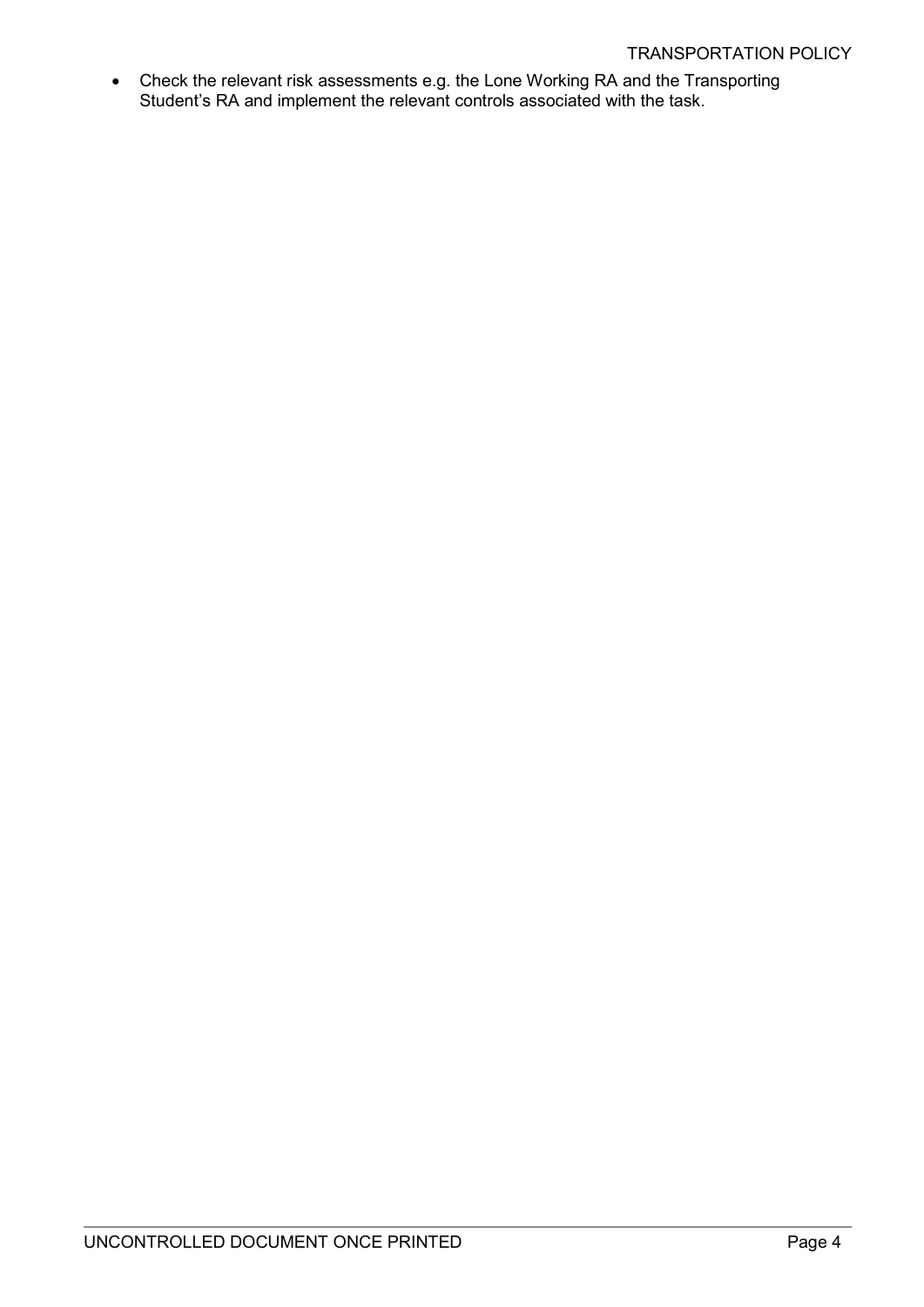# **Occasional Business Use Insurance**

The school has an insurance policy in place that provides fully comprehensive insurance cover for staff, governors or authorised volunteers who are eligible to drive on behalf of the school using their private vehicles. This cover is provided through **Royal & Sun Alliance Insurance Plc**. Claims against this policy can only be made by the school if authorised by the Headteacher.

Subject to the general assumptions, the policy provides fully comprehensive insurance cover for:

- Any motor car owned by or hired or loaned to an employee, governor or volunteer of CTS.
- Any person provided they are an employee, governor or volunteer of CTS, provided that the person driving holds a licence to drive the vehicle or has held and is not disqualified from holding or obtaining such a licence

Including:

- Accidental Damage protection against third party legal liability for accidental injury or damage, including costs and expenses incurred and fire and theft for your vehicle
- Legal liability for injuries to other persons (including passengers) or damage to their property following an accident.
- Full windscreen damage cover is included with no excess.

*(please note that this does not include cover for any damage incurred whilst parked in the school car park as this involves usual travel between home and school and not on additional school business)*

The limitations to this policy are:

- The purpose of the trip is for school business only.
- Not for social, domestic or pleasure purposes.
- Not for travel directly between home and normal place of work (school).
- Not for racing, speed testing, pacemaking or competitive driving or the carriage of passengers for hire or reward.

#### **The policy excess is NIL.**

#### **General Assumptions**

.

- All vehicles to be covered by this policy are in roadworthy condition.
- No person will drive the vehicles who has:
	- o been convicted or have a prosecution pending of any motor offence with conviction codes AC BA CD DD DR IN UT TT or XX.
	- o at any time been refused insurance or quoted an increased premium or had special terms imposed or a disqualification that prevents them from driving a vehicle.
	- o suffered from any heart complaint, diabetes, fits or any other physical or mental infirmity that renders them incapable of driving an insured vehicle.
	- o been regularly taking any prescribed medication, unless the condition has been notified to the DVLA and a licence to drive has been granted.

All staff are requested to complete a Driving Declaration Form annually to declare their intentions of using a private vehicle to drive on behalf of the school and to disclose any information that many impact the validity of the insurance cover <https://forms.gle/PRZQ4jP49BJBG5878>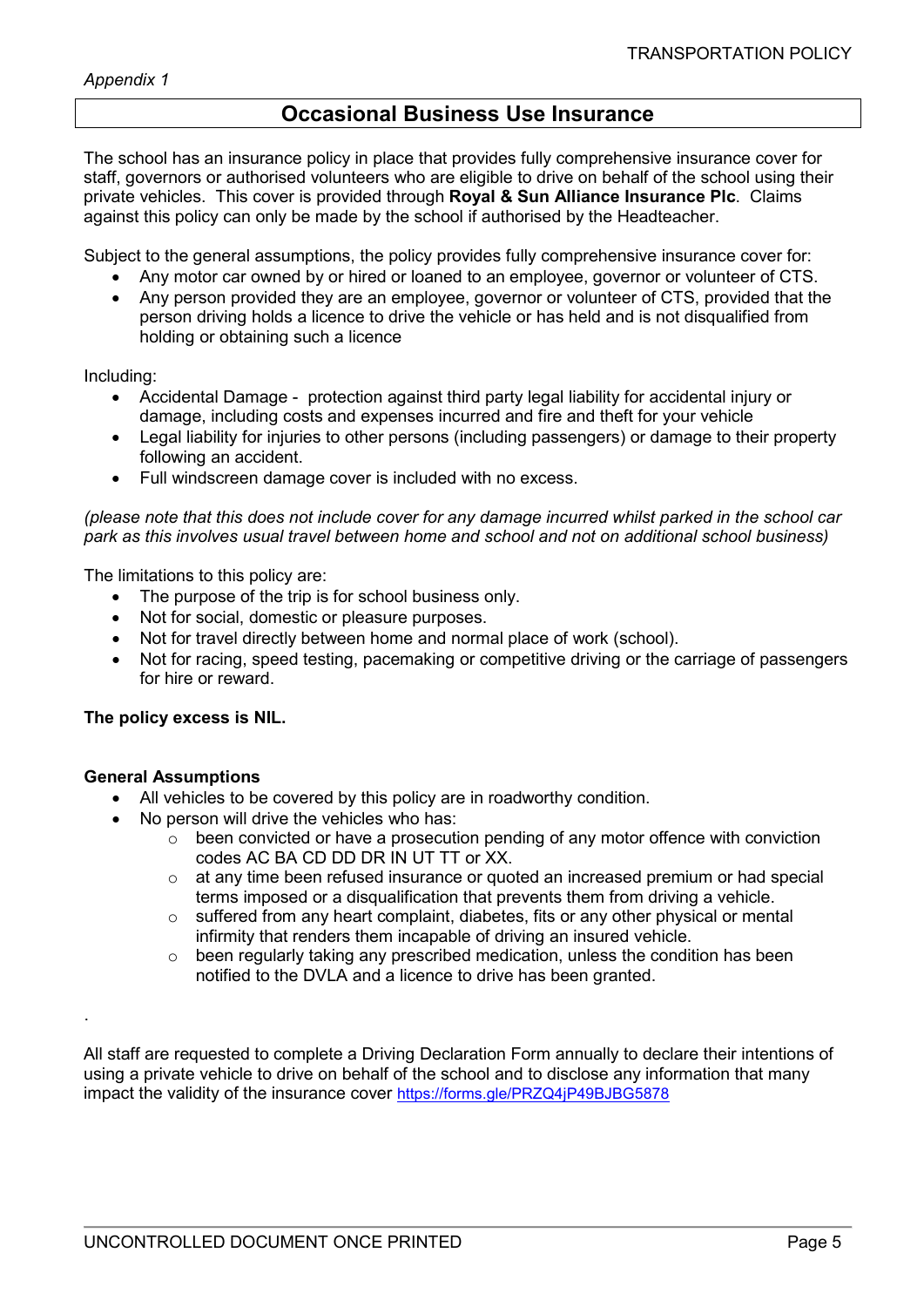# **Application to drive school minibus**

**Name of Driver: \_\_\_\_\_\_\_\_\_\_\_\_\_\_\_\_\_\_\_\_\_\_\_\_\_\_\_\_\_\_\_\_\_ Date of Birth:\_\_\_\_\_\_\_\_\_\_\_\_**

**Driver Licence number:** 

 *Please provide a copy of the front and back of your driving licence*

In order to transport students in the school minibus, a member of staff must: Please circle correct

answer

| $\triangleright$ Have passed the Local Authority minibus driving test and retake this every 5 years.                                                      | Yes / No       |
|-----------------------------------------------------------------------------------------------------------------------------------------------------------|----------------|
| $\triangleright$ Complete an Online Assessment arranged by the H&S Administrator prior to driving<br>test.                                                | Yes / No       |
| > Hold category D1 on their licence (if licence acquired before 1 January 1997).                                                                          | Yes / No / N/A |
| $\triangleright$ Be over 21 years of age and have 2 years driving experience with no accidents or<br>claims and no disqualifications in the last 5 years. | Yes / No       |
| $\triangleright$ Meet the 'Group 2' medical standards if you're over 70 - check with your GP if you're<br>not sure you meet the standards                 | Yes / No / N/A |

The insurer requires further information from any drivers who answer yes to any of the following questions:

| Any motoring/non-motoring convictions<br>- if the driver has had any motoring/non-motoring<br>convictions then we would need to know the conviction<br>code (i.e. SP20 – Exceeding Statutory Speed Limit), how<br>many points the driver received & the date of the conviction.                                |  |
|----------------------------------------------------------------------------------------------------------------------------------------------------------------------------------------------------------------------------------------------------------------------------------------------------------------|--|
| Has the driver made any claims in the last 5 years<br>(including any claims on their personal car insurance) - if<br>there has been any claims then we would need to know full<br>details, for example - if the driver was at fault or non-fault /<br>date of the incident / claims costs / any injury caused? |  |
| Any medical conditions (have the DVLA been notified?)                                                                                                                                                                                                                                                          |  |
| If they have held their licence less than 2 years                                                                                                                                                                                                                                                              |  |
| Is the driver aged between 21-24 years OR over 75 years<br>old?                                                                                                                                                                                                                                                |  |

**\*Important information** – please read before proceeding with your application to drive a school bus.

If you answer 'Yes' to any of the questions above please note that we are required to refer the information to the school's insurer for confirmation of insurance cover. If accepted, the insurer requires to hold copies of the employee's driving licence (front & back), and the driver will be noted on the policy within the endorsements or noted on the policy as a declared driver, sometimes they will apply a higher excess for a younger driver. If the insurer does not accept the driver, they will endorse an exclusion on to the policy.

**I declare that the information given in this form is true, complete and accurate, and that I am not disqualified from driving, and I have declared all driving offences against me or any future prosecutions pending of which I am aware. I can confirm that there is no medical reason for me not to drive and I have fully disclosed any conditions that may affect this.** 

Signed **Example 2** and the set of the set of the set of the set of the set of the set of the set of the set of the set of the set of the set of the set of the set of the set of the set of the set of the set of the set of t OFFICE USE ONLY

**Headteacher authorisation** Signed: **Date:** Date: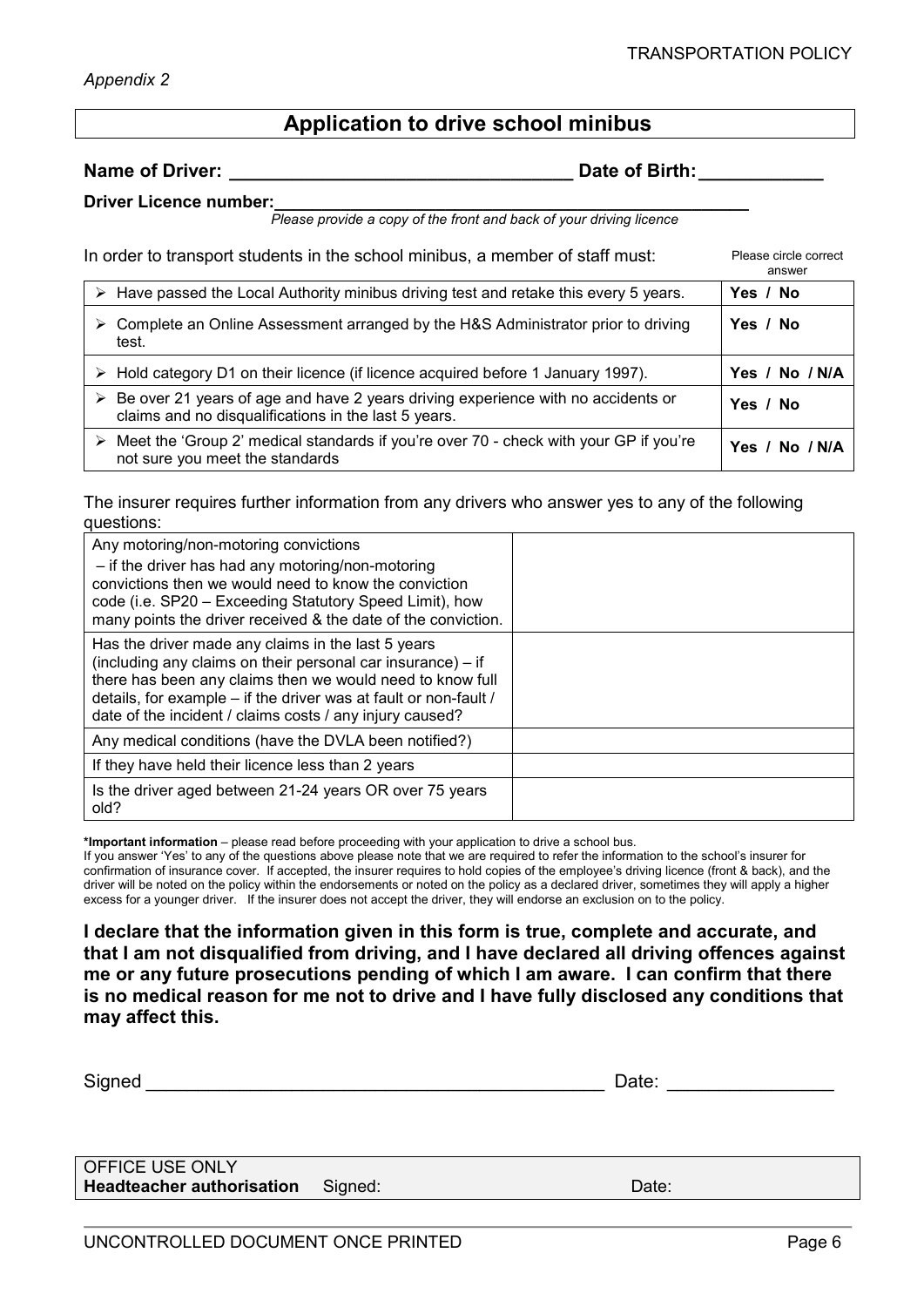# **Headteacher Permission for Transportation of Students**

# **Driver Details**

|                                                                                                                                                                                                                                                                                                           | Date of Birth: _________________ |  |
|-----------------------------------------------------------------------------------------------------------------------------------------------------------------------------------------------------------------------------------------------------------------------------------------------------------|----------------------------------|--|
| I have obtained permission (see Appendix 2) to drive a school minibus: Yes/No                                                                                                                                                                                                                             |                                  |  |
| Any factors affecting your driving licence entitlement __________________ Yes/No                                                                                                                                                                                                                          |                                  |  |
|                                                                                                                                                                                                                                                                                                           |                                  |  |
| Any medical or other circumstances which may affect ability to drive (diabetes, epilepsy, a heart                                                                                                                                                                                                         |                                  |  |
| condition or any other disease or physical infirmity ____________________ Yes/No                                                                                                                                                                                                                          |                                  |  |
|                                                                                                                                                                                                                                                                                                           |                                  |  |
| If transporting students - Event/Activity Information                                                                                                                                                                                                                                                     |                                  |  |
| Dates/times when students will be transported:                                                                                                                                                                                                                                                            |                                  |  |
|                                                                                                                                                                                                                                                                                                           |                                  |  |
|                                                                                                                                                                                                                                                                                                           |                                  |  |
|                                                                                                                                                                                                                                                                                                           |                                  |  |
|                                                                                                                                                                                                                                                                                                           |                                  |  |
|                                                                                                                                                                                                                                                                                                           |                                  |  |
| <u> 1989 - Johann Barbara, marka a shekara tsa na shekara tsa na shekara tsa na shekara tsa na shekara tsa na sh</u>                                                                                                                                                                                      |                                  |  |
|                                                                                                                                                                                                                                                                                                           |                                  |  |
| ,我们也不能在这里的时候,我们也不能在这里的时候,我们也不能会在这里的时候,我们也不能会在这里的时候,我们也不能会在这里的时候,我们也不能会在这里的时候,我们也不                                                                                                                                                                                                                         |                                  |  |
| Vehicle registration (if using private vehicle): _________________________                                                                                                                                                                                                                                |                                  |  |
| <b>MOT</b> End date: <u>____________________________</u>                                                                                                                                                                                                                                                  |                                  |  |
|                                                                                                                                                                                                                                                                                                           |                                  |  |
| Please provide sight of your photocard driving licence or paper counterpart.                                                                                                                                                                                                                              |                                  |  |
| I declare that I am not disqualified from driving, and I have declared all driving offences<br>against me or any pending future prosecutions of which I am aware. I can confirm that there<br>is no medical reason for me not to drive and I have fully disclosed any conditions that may<br>affect this. |                                  |  |
|                                                                                                                                                                                                                                                                                                           | Date: _________________________  |  |
|                                                                                                                                                                                                                                                                                                           |                                  |  |
| OFFICE USE ONLY<br><b>Headteacher authorisation</b><br>Signed:                                                                                                                                                                                                                                            | Date:                            |  |